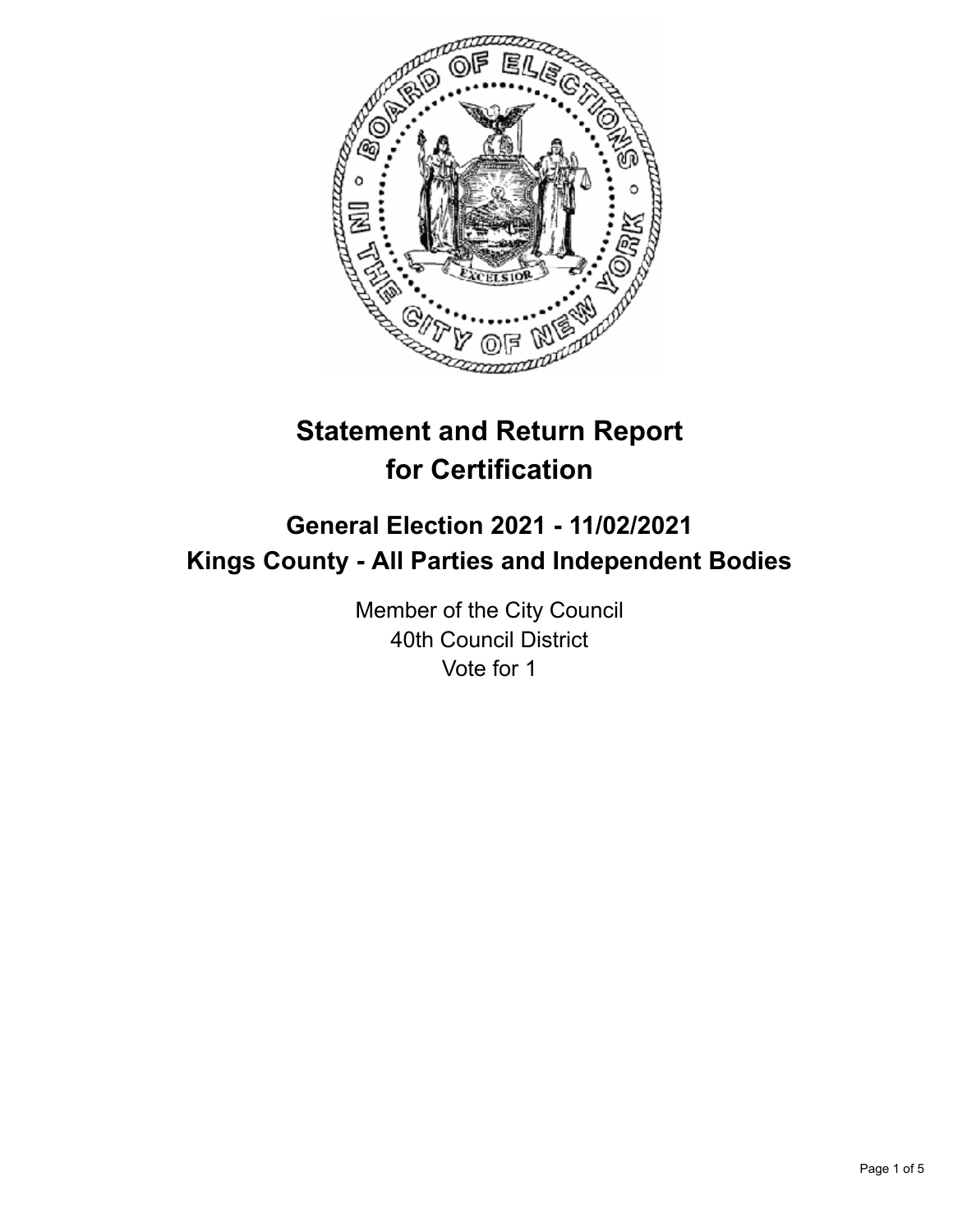

### **Assembly District 42**

| <b>PUBLIC COUNTER</b>                                    | 8,044 |
|----------------------------------------------------------|-------|
| <b>MANUALLY COUNTED EMERGENCY</b>                        | 0     |
| <b>ABSENTEE / MILITARY</b>                               | 467   |
| <b>AFFIDAVIT</b>                                         | 55    |
| <b>Total Ballots</b>                                     | 8,566 |
| Less - Inapplicable Federal/Special Presidential Ballots | 0     |
| <b>Total Applicable Ballots</b>                          | 8,566 |
| RITA C. JOSEPH (DEMOCRATIC)                              | 7,682 |
| CONSTANTINE JEAN-PIERRE (REPUBLICAN)                     | 326   |
| CONSTANTINE JEAN-PIERRE (CONSERVATIVE)                   | 79    |
| <b>BLAKE MORRIS (WRITE-IN)</b>                           | 1     |
| CHRIS MARTE (WRITE-IN)                                   | 1     |
| ERNEST DEVONISH (WRITE-IN)                               | 1     |
| FARAH LOUIS (WRITE-IN)                                   | 1     |
| JERRY HOPKEN (WRITE-IN)                                  | 1     |
| <b>JOSUE PIERRE (WRITE-IN)</b>                           | 3     |
| LINDSEY BUCKINGHAM (WRITE-IN)                            | 1     |
| MERCEDES NARCISSE (WRITE-IN)                             | 1     |
| MUMIA ABU JAMAL (WRITE-IN)                               | 1     |
| UNATTRIBUTABLE WRITE-IN (WRITE-IN)                       | 5     |
| UNCOUNTED WRITE-IN PER STATUTE (WRITE-IN)                | 1     |
| <b>Total Votes</b>                                       | 8,104 |
| Unrecorded                                               | 462   |

**Assembly District 43**

| <b>PUBLIC COUNTER</b>                                    | 9,649  |
|----------------------------------------------------------|--------|
| <b>MANUALLY COUNTED EMERGENCY</b>                        | 0      |
| ABSENTEE / MILITARY                                      | 554    |
| <b>AFFIDAVIT</b>                                         | 73     |
| <b>Total Ballots</b>                                     | 10,276 |
| Less - Inapplicable Federal/Special Presidential Ballots | 0      |
| <b>Total Applicable Ballots</b>                          | 10,276 |
| RITA C. JOSEPH (DEMOCRATIC)                              | 9,245  |
| CONSTANTINE JEAN-PIERRE (REPUBLICAN)                     | 371    |
| CONSTANTINE JEAN-PIERRE (CONSERVATIVE)                   | 80     |
| ANTHONY BECKFORD (WRITE-IN)                              | 1      |
| BETTY PERRY (WRITE-IN)                                   | 1      |
| HELEN L WELLS (WRITE-IN)                                 | 1      |
| UNATTRIBUTABLE WRITE-IN (WRITE-IN)                       | 8      |
| <b>Total Votes</b>                                       | 9,707  |
| Unrecorded                                               | 569    |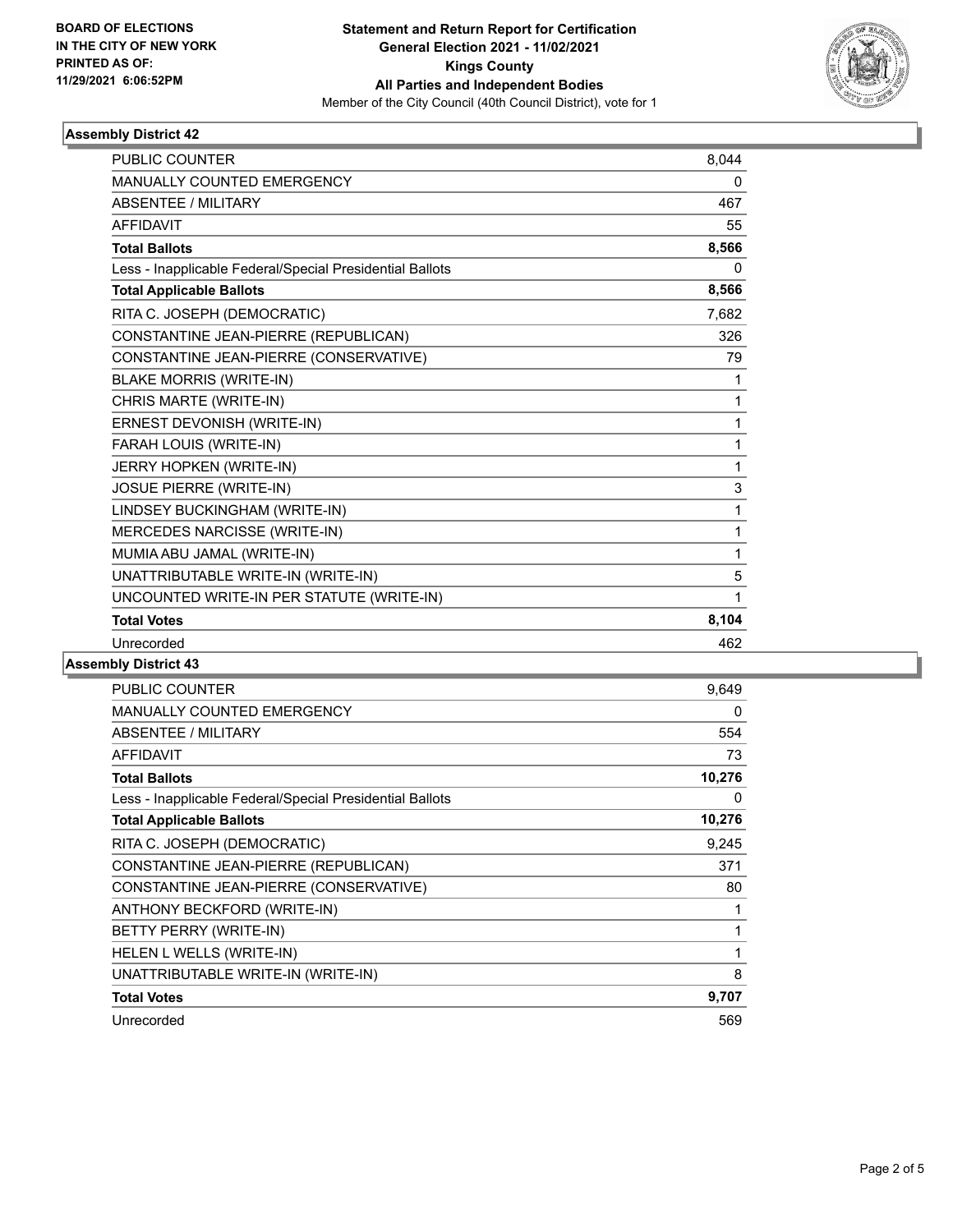

### **Assembly District 44**

| <b>PUBLIC COUNTER</b>                                    | 3,525 |
|----------------------------------------------------------|-------|
| <b>MANUALLY COUNTED EMERGENCY</b>                        | 0     |
| ABSENTEE / MILITARY                                      | 189   |
| <b>AFFIDAVIT</b>                                         | 34    |
| <b>Total Ballots</b>                                     | 3,748 |
| Less - Inapplicable Federal/Special Presidential Ballots | 0     |
| <b>Total Applicable Ballots</b>                          | 3,748 |
| RITA C. JOSEPH (DEMOCRATIC)                              | 2,927 |
| CONSTANTINE JEAN-PIERRE (REPUBLICAN)                     | 510   |
| CONSTANTINE JEAN-PIERRE (CONSERVATIVE)                   | 76    |
| <b>BLAKE MORRIS (WRITE-IN)</b>                           |       |
| JOHN EMINGTON (WRITE-IN)                                 |       |
| MEIR REISS (WRITE-IN)                                    |       |
| RESATUL ISLAM (WRITE-IN)                                 | 1     |
| ROBBYN AGHIVE (WRITE-IN)                                 | 1     |
| UNATTRIBUTABLE WRITE-IN (WRITE-IN)                       | 5     |
| <b>Total Votes</b>                                       | 3,523 |
| Unrecorded                                               | 225   |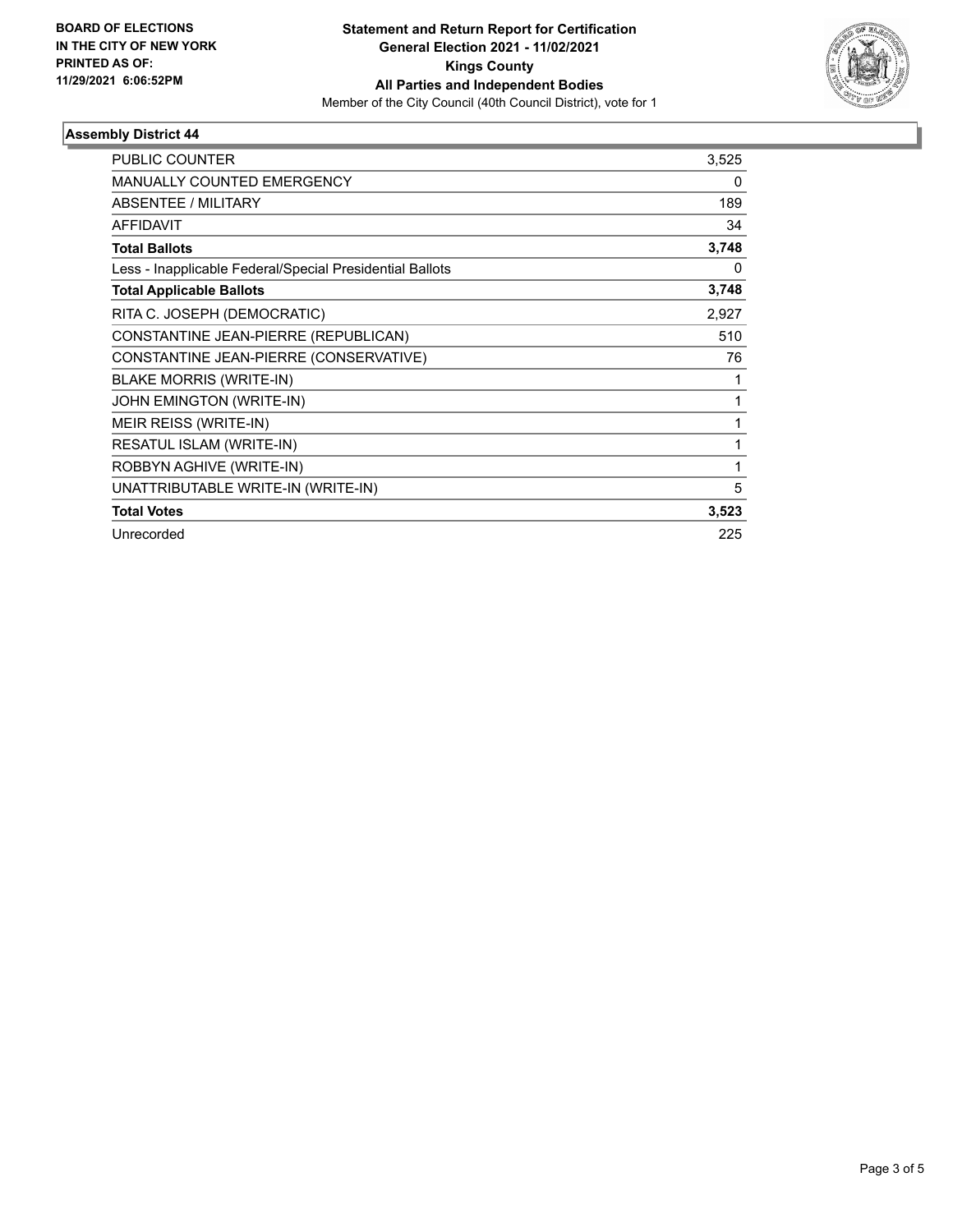

### **Total for Member of the City Council (40th Council District) - Kings County**

| <b>PUBLIC COUNTER</b>                                    | 21,218         |
|----------------------------------------------------------|----------------|
| <b>MANUALLY COUNTED EMERGENCY</b>                        | 0              |
| <b>ABSENTEE / MILITARY</b>                               | 1,210          |
| <b>AFFIDAVIT</b>                                         | 162            |
| <b>Total Ballots</b>                                     | 22,590         |
| Less - Inapplicable Federal/Special Presidential Ballots | 0              |
| <b>Total Applicable Ballots</b>                          | 22,590         |
| RITA C. JOSEPH (DEMOCRATIC)                              | 19,854         |
| CONSTANTINE JEAN-PIERRE (REPUBLICAN)                     | 1,207          |
| CONSTANTINE JEAN-PIERRE (CONSERVATIVE)                   | 235            |
| ANTHONY BECKFORD (WRITE-IN)                              | 1              |
| BETTY PERRY (WRITE-IN)                                   | 1              |
| <b>BLAKE MORRIS (WRITE-IN)</b>                           | $\overline{2}$ |
| CHRIS MARTE (WRITE-IN)                                   | 1              |
| ERNEST DEVONISH (WRITE-IN)                               | 1              |
| FARAH LOUIS (WRITE-IN)                                   | 1              |
| HELEN L WELLS (WRITE-IN)                                 | 1              |
| JERRY HOPKEN (WRITE-IN)                                  | 1              |
| JOHN EMINGTON (WRITE-IN)                                 | $\mathbf{1}$   |
| <b>JOSUE PIERRE (WRITE-IN)</b>                           | 3              |
| LINDSEY BUCKINGHAM (WRITE-IN)                            | 1              |
| MEIR REISS (WRITE-IN)                                    | 1              |
| MERCEDES NARCISSE (WRITE-IN)                             | 1              |
| MUMIA ABU JAMAL (WRITE-IN)                               | 1              |
| RESATUL ISLAM (WRITE-IN)                                 | 1              |
| ROBBYN AGHIVE (WRITE-IN)                                 | 1              |
| UNATTRIBUTABLE WRITE-IN (WRITE-IN)                       | 18             |
| UNCOUNTED WRITE-IN PER STATUTE (WRITE-IN)                | 1              |
| <b>Total Votes</b>                                       | 21,334         |
| Unrecorded                                               | 1,256          |